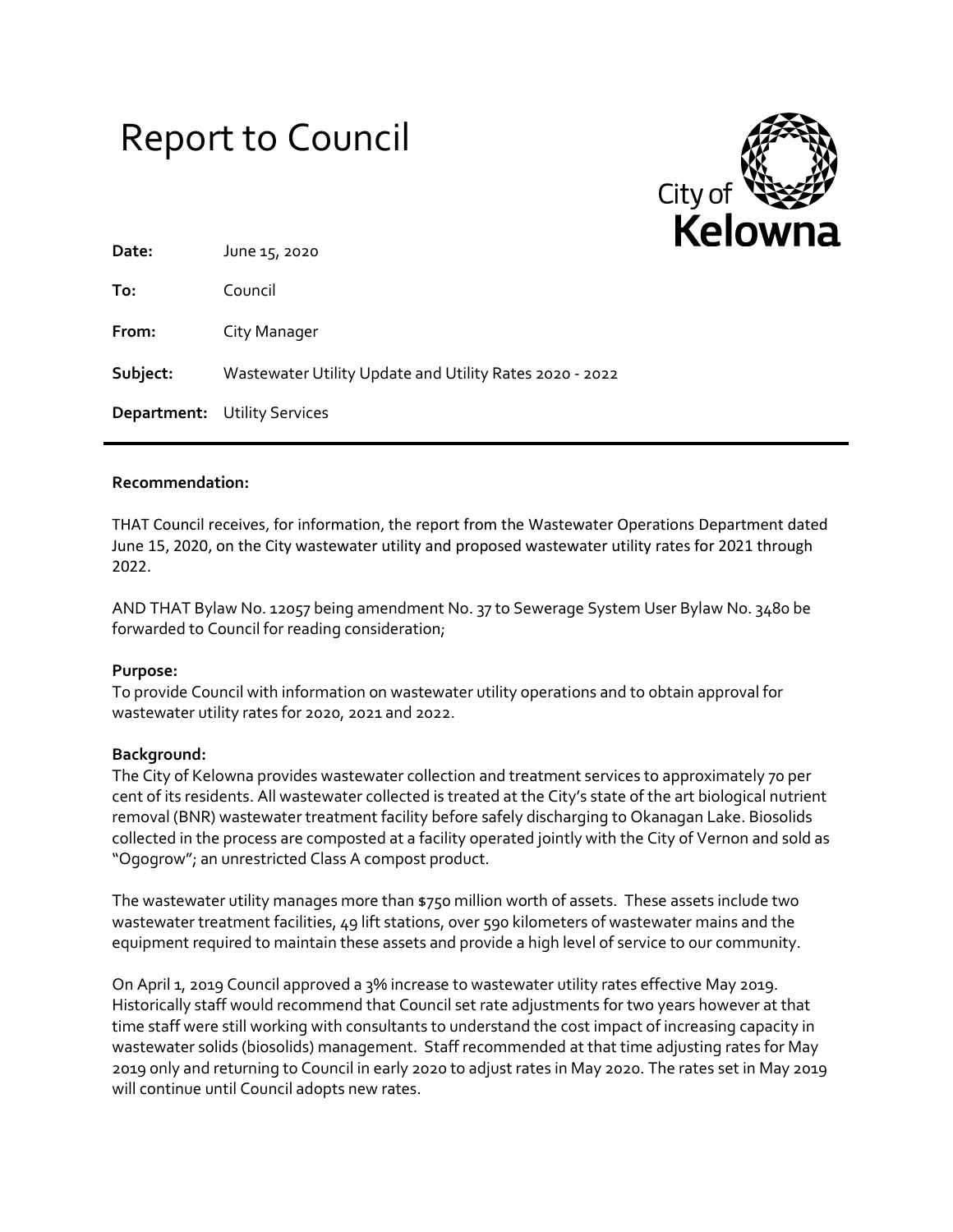While progress has been made in understanding the options and costs around increasing biosolids management capacity, the issue is complex and there remain a few options that can impact costs (and potential sources of revenue). This has delayed our ability to understand the impact on long term rates and delayed this rate adjustment report. Staff expect to be able to bring information on biosolids management options and related costs to Council and the community later this summer.

Staff are recommending that wastewater rates be adjusted on January 1, 2021 with no wastewater rate increase in 2020. This allows for a small financial reprieve for the community by delaying a rate increase and ensuring that the timing of rate adjustments for water and wastewater are aligned for administrative purposes and customer simplicity.

### **Discussion:**

### *Energy Management*

Energy management has been a long-standing key performance indicator (KPI) for the wastewater utility. In 2018, staff commissioned an energy audit at the wastewater treatment facility. The audit suggested several potential energy savings opportunities; three of these proposed changes were included in the 2019 budget and have been completed. Other suggestions from the report are under review for possible inclusion in the 2021 budget.

# *Lift Station Assessment*

A lift station assessment was completed on 22 of the City's 49 lift stations in the spring of 2020. This assessment was based on the age of the lift stations and on their level of criticality. It will provide a road map for upgrades or replacement of these stations over the next 20 years. It is expected that five of the older stations will require some form of renewal over the next three years.

### *Biosolids Management*

The City conducted a review and community engagement into the strategic options available to address growth in biosolids production and reported to Council on February 26, 2018 that biosolids digestion (before composting) was the recommended direction for biosolids management. Digestion is estimated to reduce the volume of biosolids that the City sends to the compost facility in Vernon by 40 to 50 per cent which is necessary as the compost facility is near capacity. Included in the conceptual plans are additional side stream processes to capture and reuse nutrients and biogas. Completion of the planning and analysis portion of this phase of the project is expected this summer after which Council will receive a more detailed report on the concepts, range of costs, and service level options available.

### *Innovation and Technology*

Effluent reuse provides an opportunity for lower utility operating costs, reducing demand on the potable water system, and reducing effluent volume to the lake. Effluent is now being used to irrigate 100 per cent of the wastewater facility landscape. Staff will be exploring further opportunities to provide this irrigation source to other areas surrounding the wastewater facility.

The City has purchased "Smart Cover" technology to monitor sewer flow, levels, and gases such as hydrogen sulfide. This technology allows internet access for multiple users to monitor information and the ability to download data. These covers are portable and can be moved to different locations as needed. The utility is reducing costs and reducing further load on utility computer monitoring systems by implementing this technology.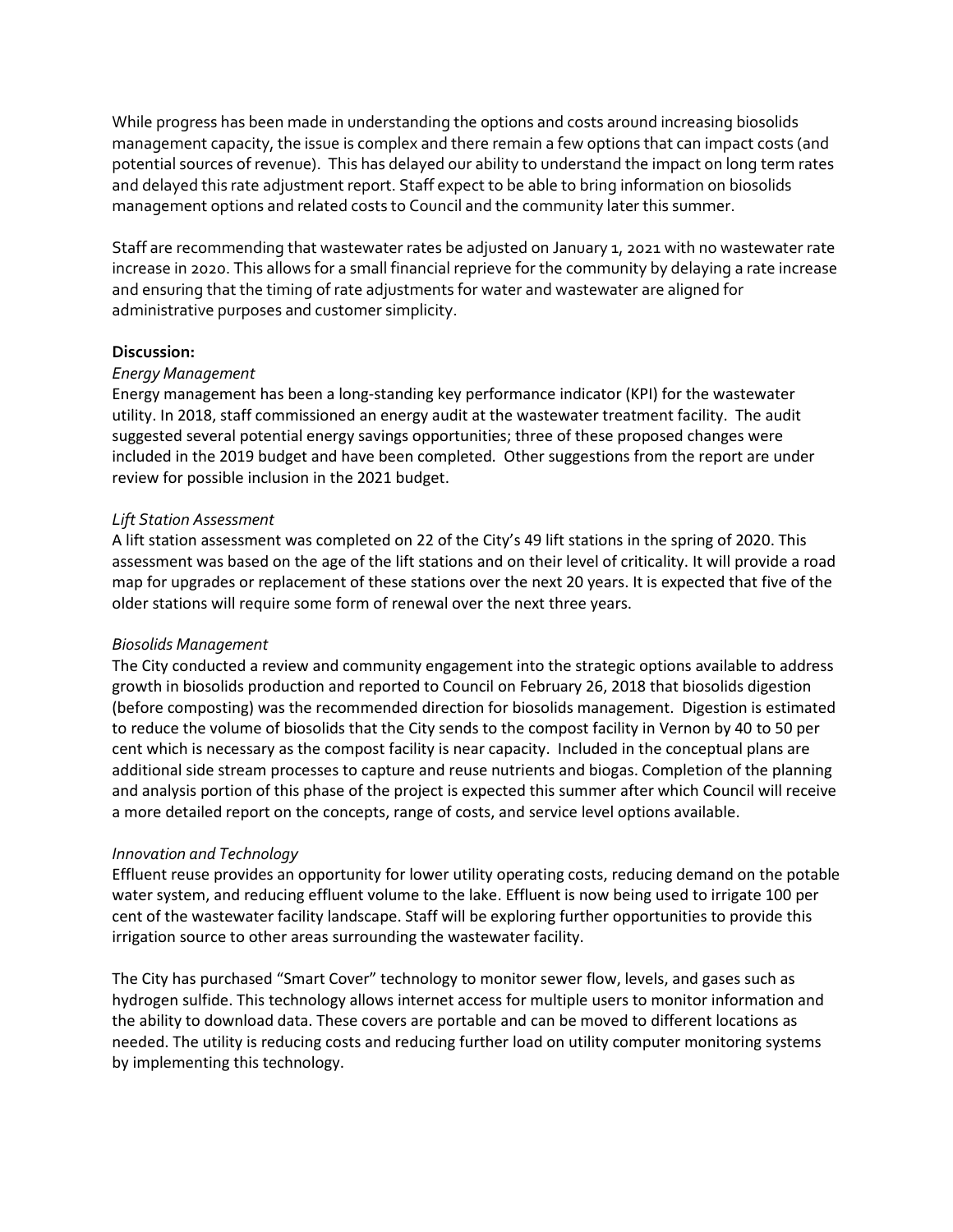# *Utility Rates*

Staff have conducted a review of the City wastewater utility's operations, maintenance, and capital costs to determine financial revenue needs to support a sustainably funded utility. This analysis includes a pro-forma statement of revenues and expenditures that is a 10-year projection, based on present budget figures, future capital, and operating expenditures in all areas of the utility. The utility is fully self-funded.

There are several factors that drive rate adjustments higher than inflation. This trend may continue for the foreseeable future as we move towards fully funding all wastewater utility costs including asset depreciation. These factors are:

- 1. Assets are depreciating faster than they are being renewed. Our current renewal rate is adequate given the relatively young age of our assets, but renewal will need to increase in the longer term as the system ages. The current 10-year capital plan increases renewal on a stepwise basis beginning in 2025,
- 2. We can expect operating costs to rise as the average age of our infrastructure increases,
- 3. The construction cost inflation rate typically exceeds general consumer inflation.

The wastewater utility has healthy reserves to address planned infrastructure replacement over the 10 year capital planning horizon. However, there is a substantial demand on reserves to contribute to the significant cost of increasing capacity in biosolids management (digestion). For financial modelling some of the project will be funded by development as it is needed for growth. Staff will apply for project grants as the project proceeds.

Staff are proposing a three per cent rate increase beginning January 1, 2021 and a three per cent increase beginning January 1, 2022.

The proposed rate increase continues to keep the City wastewater utility rate for single family residential customers in a very competitive position and well below most municipalities in British Columbia (see Attachment 1). The 2021 rate increase will cost residential homes an additional **\$0.64 per month** for a total monthly fee of \$22.05. The City's benchmarking efforts, which compare our operations with other municipalities across Canada, continue to show that Kelowna provides some of the most cost-effective tertiary wastewater treatment in the country.

### **Conclusion:**

The Wastewater Utility is providing efficient and cost-effective service for rate payers. Biosolids management is a key component to help keep the Utility functioning effectively and enable the Utility to continue to meet the needs of a growing community.

Wastewater rates need to be adjusted from the current rates established in May 2019 to ensure a sustainably funded wastewater utility.

### **Internal Circulation:**

Divisional Director, Infrastructure Infrastructure Engineering Manager Utility Planning Manager Financial Planning Manager Controller Revenue Supervisor